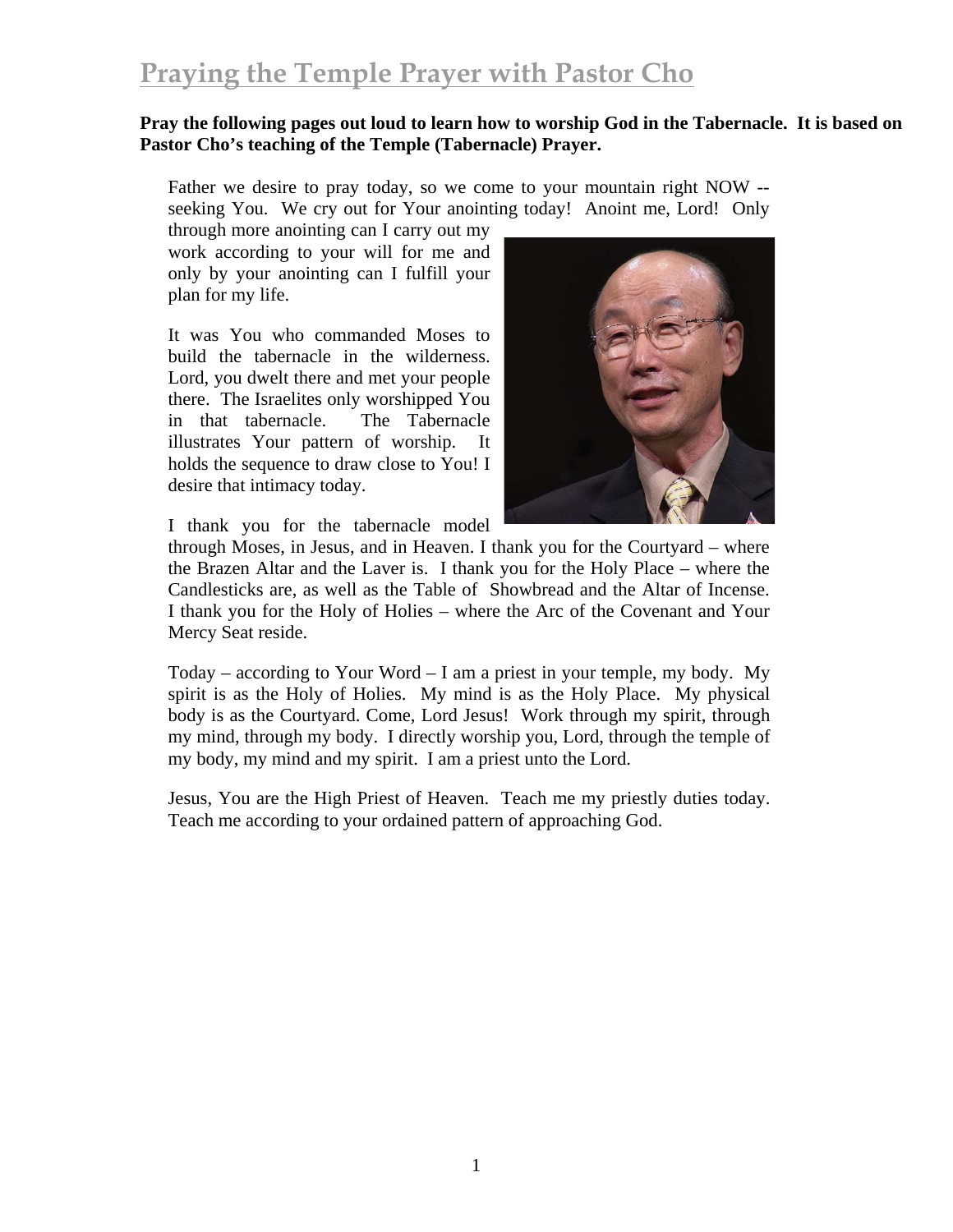#### **Station 1. THE BRAZEN ALTAR**

In my imagination I come to temple of the Holy Ghost. I see the Tabernacle Courtyard in my mind. I see the Brazen Altar. I remember the different offerings presented at the Brazen Altar: sin, trepass, burnt, thanks, reconciliation. These foretold of the sacrifice of Jesus Christ at Calvary. I recognize the tremendous cost of sin.



#### **CONFIDENCE**

**I believe the Cross of Jesus Christ replaces the Brazen Altar for me today. The blood of Jesus Christ replaces the blood of animals for me – one sacrifice for all time through Jesus Christ. My sin is forgiven – I am declared righteous through the Cross. No guilt and shame for me today; I have a clean slate.** 

I will enjoy the Glory of God today. The **Shekinah Glory** is in me.

Lord, through your shed blood **you conquered the world and the devil**. Give me sanctification and fullness of the Holy Spirit through the blood of Jesus. Any hold that the world or the devil has on me is canceled and broken right now in Jesus's name! Because of the blood, I am free!

**You hung on the cross and took my infirmities – I am healed.** Sickness is illegal in me. I am healed today! By the stripes Jesus endured in the courtyard of Pilate I am healed!

**Through the Cross – through your blood – I am redeemed from the curse.** You hung on a tree so the Abrahamic blessing would be mine. I am a blessed person! I am no longer under the curse. I am under the blessing of Christ today – in my home, work, ministry and family. There is no poverty – no curse for me. You became poor for me so that I can be rich in Jesus Christ. In Christ I am redeemed completely from any negative thinking. No cloudy thinking for me today – only clarity on my freedom from the curse and freedom from poverty. This is a major blessing of the blood of Christ.

**I am redeemed from death and hell.** Through His death on the cross, resurrection and ascension, am spiritually with Jesus according to Scripture. I see His redeeming grace flow to me now.

Thank you, Lord Jesus, that my mind is renewed in you when I pray this way, claiming these truths, worshipping you. Thank you for renewing me from a mind that was clogged with lies and negative thoughts. I have nothing to do with the filthy things of the world. I reject the lie. I cut off every tie with the dark side in Jesus's name.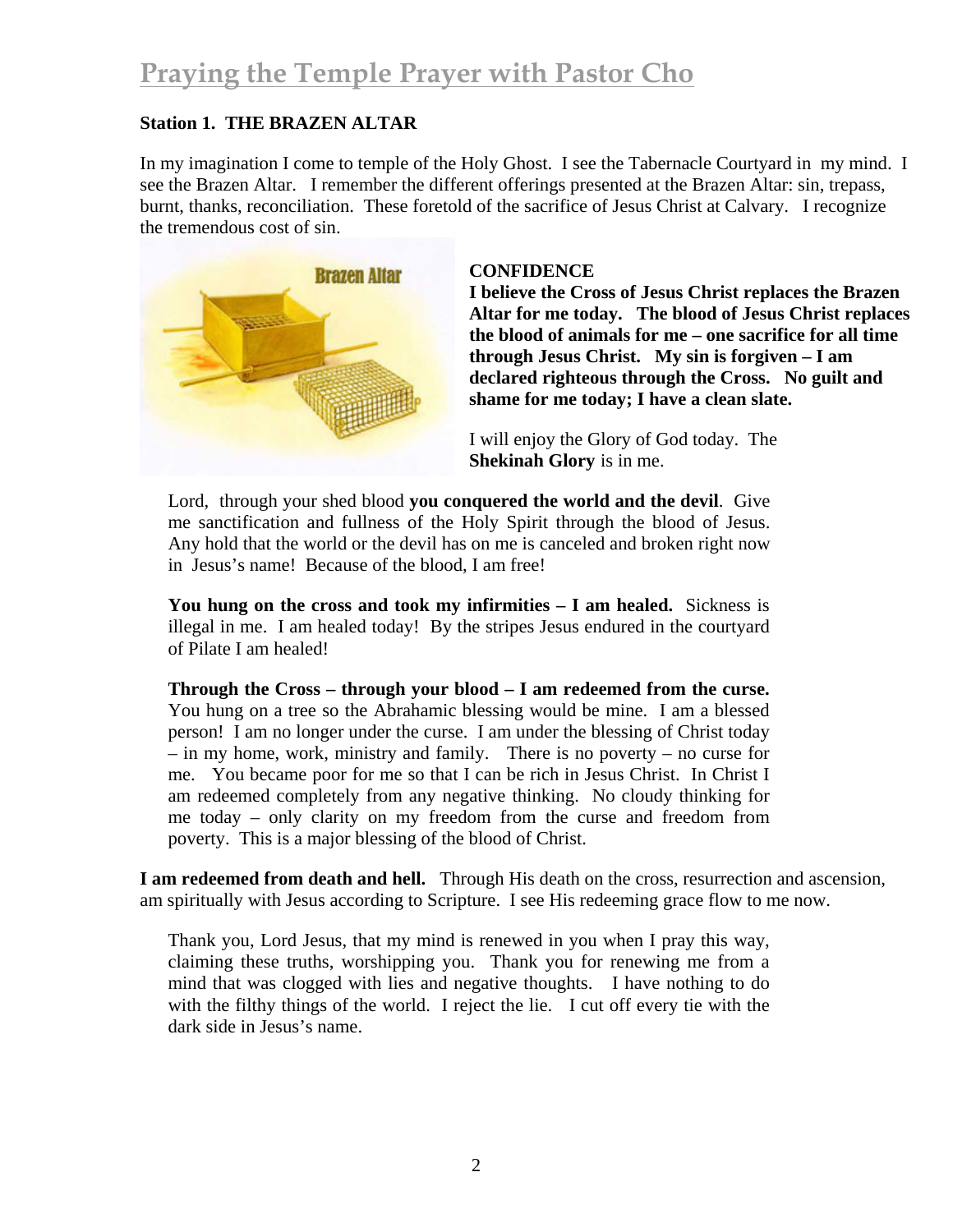No more self-failing prophecy, but God-fulfilling prophecy for me.

**Lord, Clarify my vision of myself as an adopted son of God, a member of your family of priests. Make me aware of my new identity – a new person in you, a new creation through the blood of Jesus Christ.** I have no more identity crisis. I have a clear identity in Jesus Christ!

- $\mathcal{F}$  I will not sign for the devil's packages today.
- $\mathcal{F}$  My mind is no longer victimized by the devil's lies.
- ) I am a NEW CREATURE, a NEW CREATION. I AM HOLY, I am SANCTIFIED, I am BLESSED; the GLORY OF GOD IS MINE!

Everyday that I renew my mind, I confirm and affirm my new identity. I worship Jesus and His sacrifice for me.

#### **Summary**

Through the Blood of Jesus I have been:

- Adopted into your family as a son or daughter of God.
- Ordained as a priest in your royal priesthood.

The Blood has delivered me:

- From sin to RIGHTEOUSNESS.
- From world and devil to the HOLY SPIRIT & THRONE OF GOD.
- From sickness to HEALTH & HEALING.
- From poverty and a cursed mindset to GOD'S BLESSINGS ABRAHAMIC BLESSING.

I get to experience GOD'S GLORY every day. I discard my cloudy identity of the past and receive a CLEAR IDENTITY in Jesus Christ today! All this happens through the cross and the blood of Jesus Christ. I worship Jesus at the Brazen Altar in the Courtyard of the Tabernacle.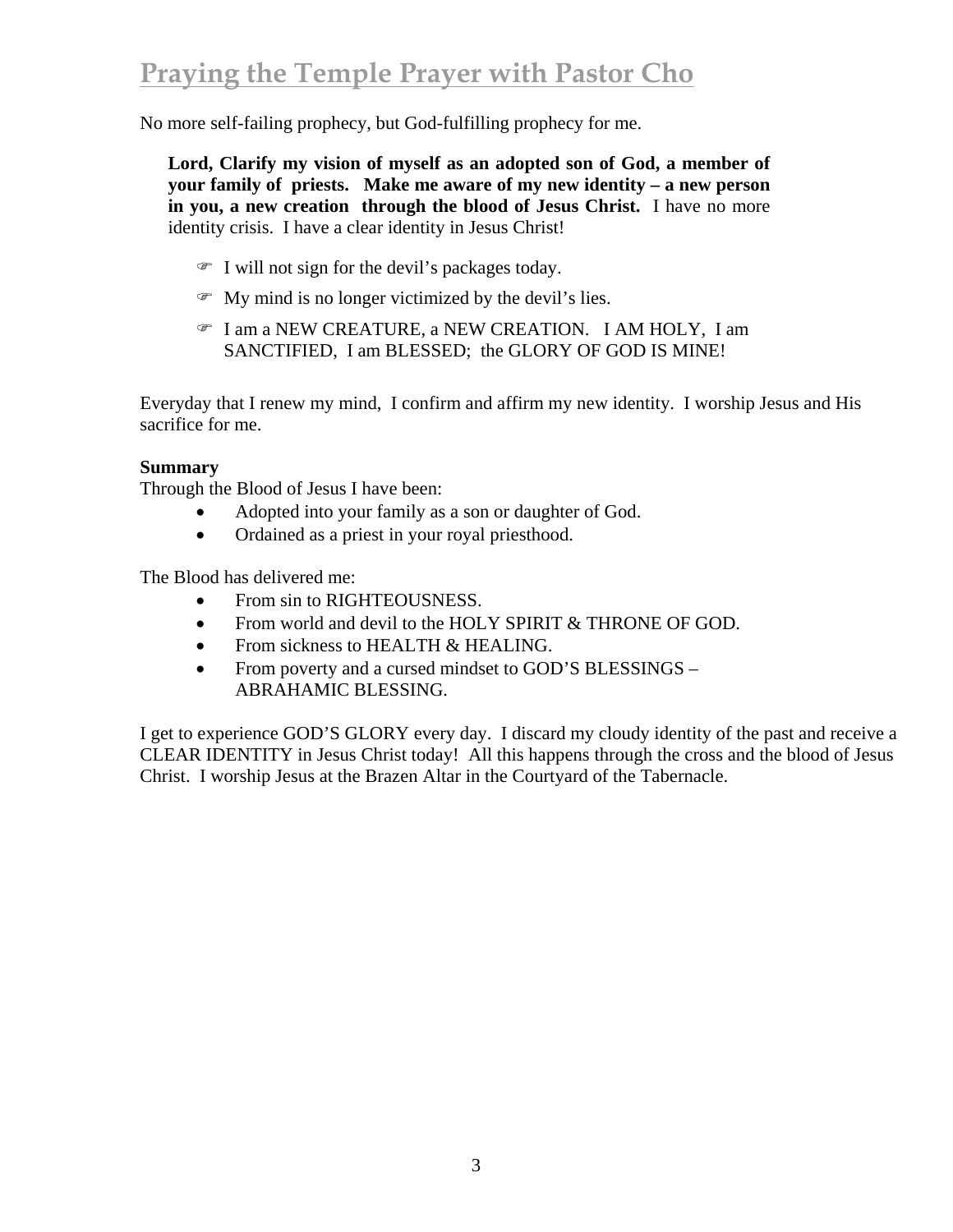# **Praying the Temple Prayer with Pastor Cho**

#### **Station 2. THE LAVER**

### **Lord, I Invite You, Expose Sin In Me**

Here, we clean our consciences every day like taking a bath or shower. The priests wash their hands, feet and face at the Laver. It is a looking glass. Before I go into the Holy Place, I look at myself in the Laver –what is wrong in my heart. I reflect on the 10 commandments.



I desire a clear conscience. I cannot drag my guilty conscience into your presence, Lord. You won't allow it.

**Commandment 1** – Do I worship any other Gods? Do I put myself (self worship) ahead of (worship of Jesus)? There is only one God, in three persons: Father, Son, Holy Spirit.

Forgive me, Lord, for dishonoring you by entertaining other gods.

**Commandment 2** – Do I bow to any idols? Have I placed my role as husband, father, career person ahead of my role as a priest unto the Lord? Am I giving the first fruits of my day to something else? Am I worshiping graven

images of money or power?

Forgive me for dishonoring you by worshipping idols.

**Commandment 3** – Do I call God's name in vain – any of God's names?

Forgive me for dishonoring you by taking any of your names in vain.

**Commandment 4** – Do I honor God by keeping the Sabbath Holy?

Am I paying tithes and keeping the Sabbath before expecting blessing from Lord?

Forgive me for dishonoring your Sabbath commandment. Teach me your ways!

**Commandment 5** - Do I honor my parents or blame my parents for my problems?

Do I dishonor those you put in authority over me – pastors, government leaders, school board, etc.? Do I gossip about them?

Forgive us, Father, for the negative influence of American culture that disrespects our parents and dishonors You. May I be free from that influence. Forgive me for dishonoring my parents and any in authority over me. And where is the honor due You? Forgive me for dishonoring You, my Father in heaven.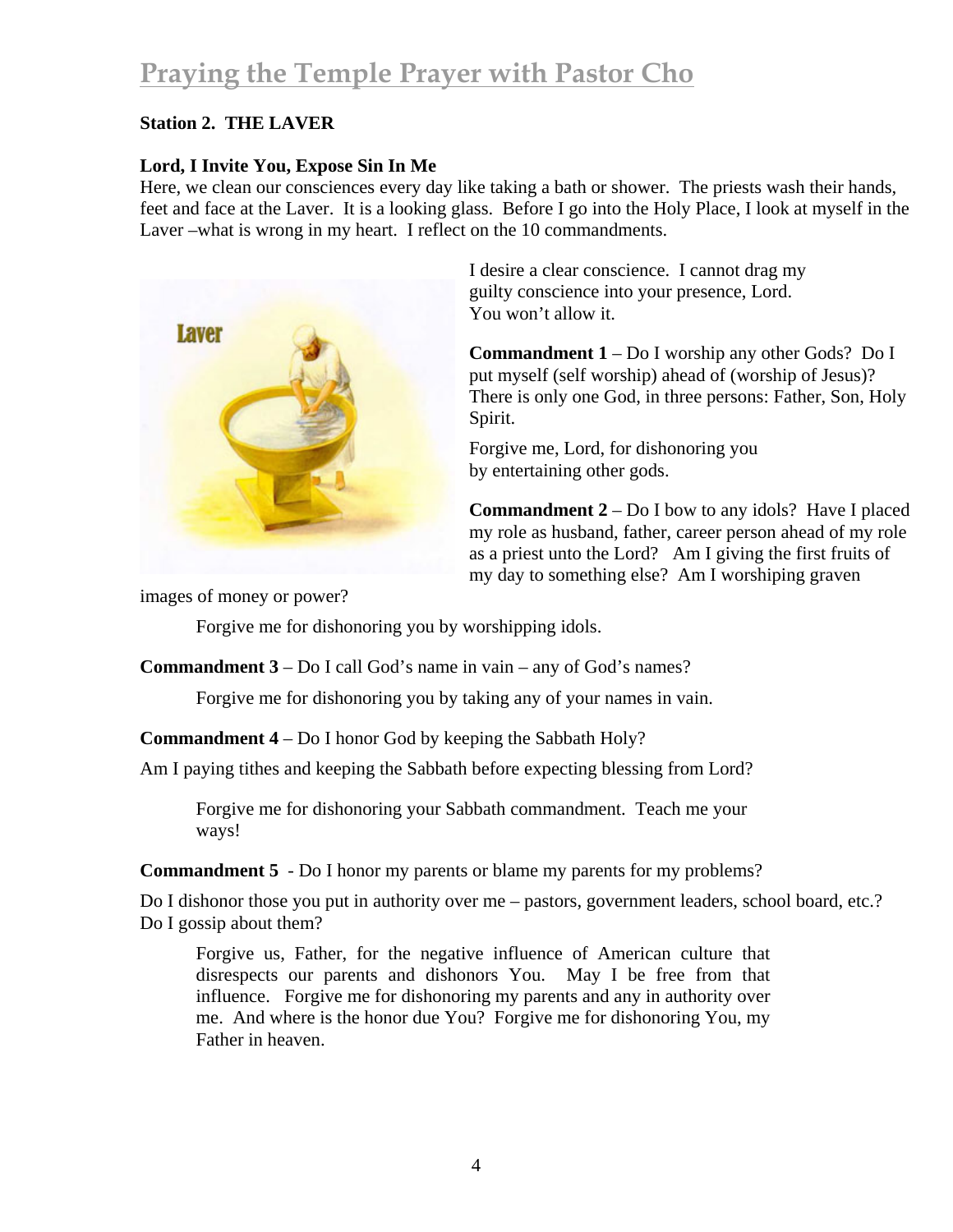### **Commandment 6** - Do I kill by hating?

In what ways am I programming my mind or the minds of my children to hate or be angry or hold prejudice against anyone?

I forgive others right now. I release all offenses. I repent of any angry words spoken. Forgive me for dishonoring you through angry words and hatred. O Lord, deliver me from an angry, bitter heart. Only you can do this. I have failed in controlling anger that rises up in me. Only you can give me the grace to have victory over this.

**Commandment 7** - Do I commit adultery or entertain lustful thoughts?

Forgive me for dishonoring you by being sexually impure. Cleanse me and make me holy! Give me the fear of the Lord. Help me to walk softly before you. Deliver me from the idolatry of the female form. Deliver me from unhealthy appetites.

#### **Commandment 8** - Am I stealing -- from You, Lord, or anyone?

Am I squandering or misusing Your gifts to me? Am I dishonest in my work, taking anything without paying for it or without permission?

Forgive me for poor stewardship, for stealing or squandering time, talents, treasures from you, Lord. Forgive me for my dishonest gains and give me grace to return or restore what I have taken wrongly. Make me a good steward of your temple, my body, and all these things You've given me to manage as a priest in your temple.

## **Commandment 9** - Am I witnessing falsely?

Forgive me for lying. Forgive me for being a false witness of Jesus. Forgive me for believing false ideas and vain philosphies. I want to be a true witness of Jesus Christ. Forgive me for dishonoring You by trusting false things. Give me the way, the truth, and the life in Jesus Christ!

## **Commandment 10** – Am I coveting?

Am I coveting things you don't want me to have –my neighbor's house, car, reputation, wife, children, lifestyle? Covetousness is the first sin – the downfall of Eve and Adam that caused their disobedience. Am I coveting anything? My American lifestyle? All blessings are from the Lord. I am grateful for my (spouse), my home, my career, my children.

All abundance is from You, Lord. You are the source of all blessings and abundance. Forgive me for dishonoring you by wanting anything outside of your will for me. God, you are a good God – an abundant God. You have a desire to bless me more than I do! I release my time, I release my money so you can make open space in my life. I want to receive your abundance and blessing! Your will be done. Make open spaces in my life.

All this happens through the cross and the blood of Jesus Christ. I worship Jesus at the Laver in the Courtyard of the Tabernacle.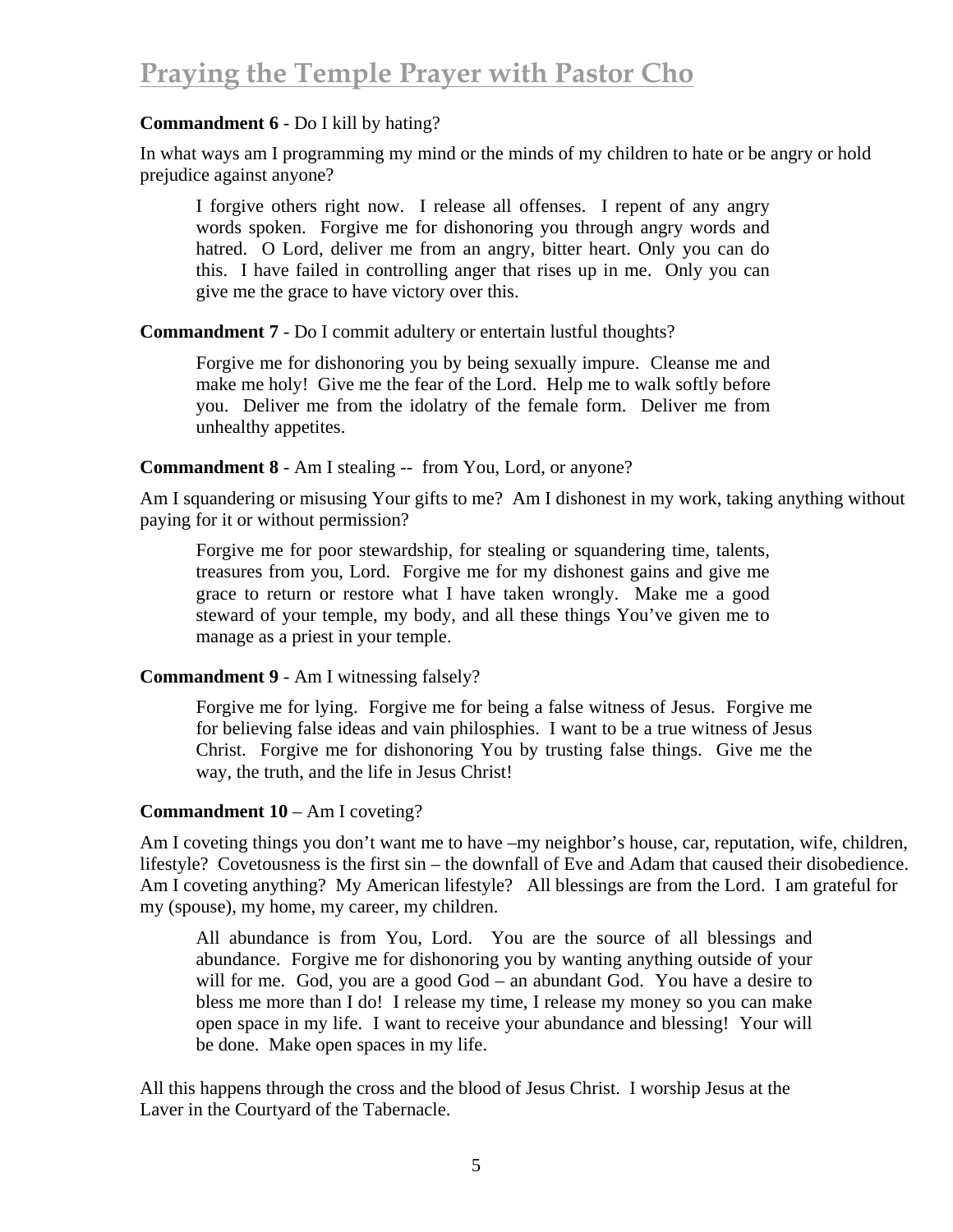## **Station 3. THE HOLY PLACE**

#### **Candlesticks**

I open the curtain and walk into the Holy Place. There I see the candlesticks, symbolic of the Holy Spirit, the sevenfold Spirit of God: wisdom, understanding, counsel, might, knowledge, fear of the Lord, holiness.



Holy Spirit, I welcome a deeper more intimate relationship with you today.

Dear Holy Spirit, through your anointing give me your wisdom. Help me to solve all the problems I face through your wisdom.

Give me your understanding so that I may understand the deep truths of God, and I may live those truths and pass them on to my children.

Give me counsel so that I will follow your narrow path. If it pleases you, allow me to advise others how to solve their problems.

Give me tremendous might so that I might be used by you to heal the sick and cast out the devil. You are the same yesterday, today, and forever.

Holy Spirit, increase my knowledge of the Bible. Give me a keen fear of the Lord so that I walk very softly before you and not commit any sin. Give me holiness though your presence, O Lord!

Holy Spirit you are a person, not a genie. The Father worked in the forefront during the Old Testament and Jesus worked in the New; I live in the Age of the Holy Spirit.

I don't want to catch quail with my bare hands. I want your wind to blow the quail into my camp. I want to depend on you, Holy Spirit, not my own strength.

You are not an acrobat. You are a Holy Person with a will, and emotions. Forgive me for treating you impersonally. You should be welcomed, loved, caressed, adored, worshipped. You are my senior partner, you are my Lord. I depend upon you. Let's go, Holy Spirit. Thank you for your anointing. Let's work together. I will follow you.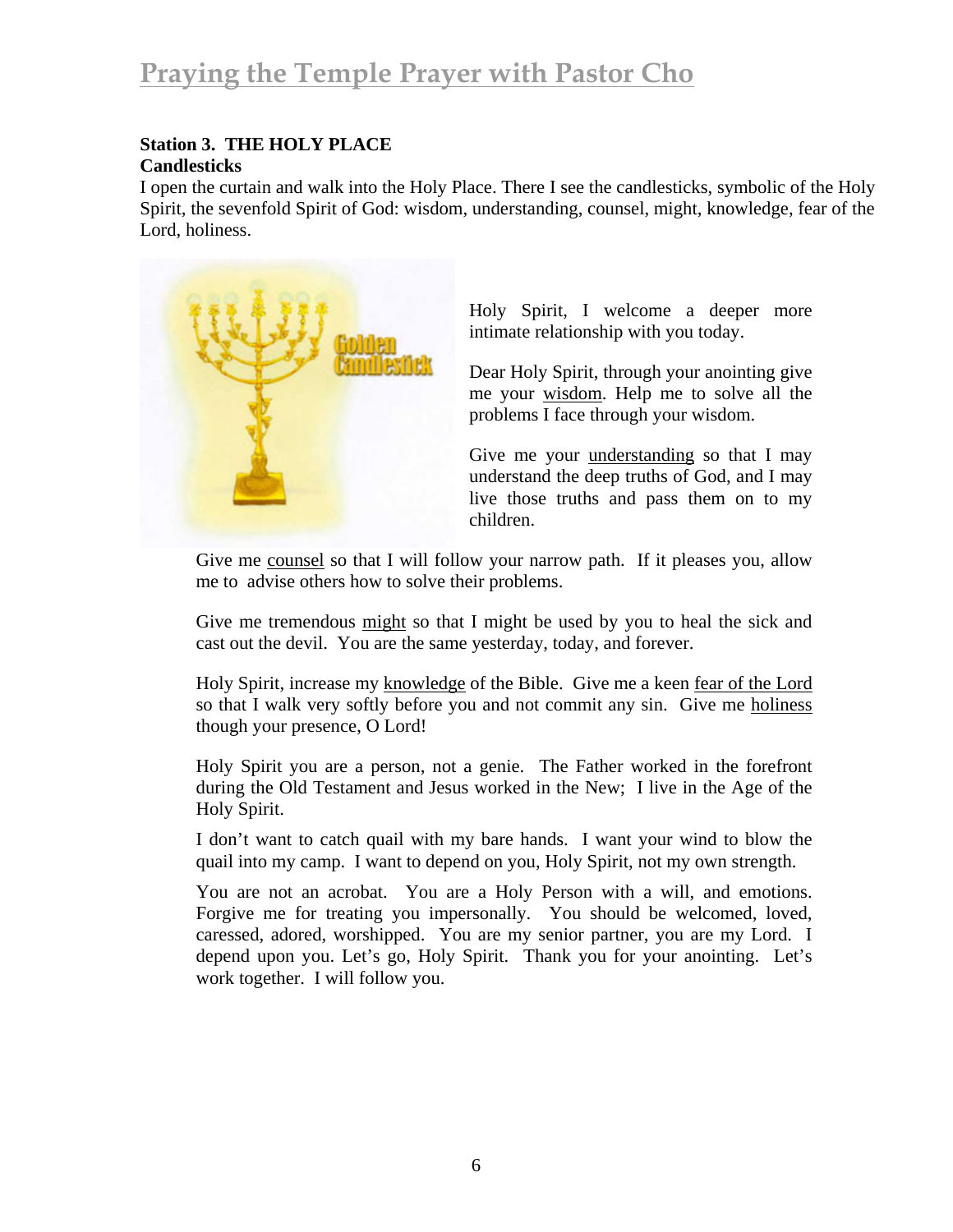#### **Station 4. THE TABLE OF SHOWBREAD**

The Showbread is the symbol of the Word of God.

Thank you for your *logos* word and your Rehma word. Thank you for the written word and the inspired Word of God. All the 7,000+ promises of God are written in the scriptures.



The *logos* written word is potentially mine, but not necessarily practically mine today. Rehma is inspired word made alive in my heart today for a specific application.

Give my Lord, your specific word – your Rehma Word – for my life today. Give me this day my daily bread.

Peter never walked on water by reading about the Israelites crossing the Red Sea. He

requested Jesus to command him to walk on the water.

*"And Peter answered Him, Lord, if it is You, command me to come to You on the water."* And Jesus, you did that one time.

A specific Rehma word came directly from the Lord to Peter for a specific situation. He heard, faith came to Peter and just to Peter, by hearing – hearing the Rehma Word from the Lord Jesus to his specific request.

The other disciples did not respond; the Rehma word was not for them. Jesus did not call them to walk on the water. They didn't have the faith or necessarily the desire to do that which Peter did at that moment. Even Peter's faith wavered as he saw himself miraculously walking on the water. (Mat 14:28)

As his faith in that Rhema Word wavered, he became as a wave driven and tossed by the sea – double minded, lacking in faith – and he sank. As he cried out, Jesus, you saved him and brought him into the boat. And so that miracle was over for that specific time.

Peter did not step out of the boat by the written word but by the specific spoken word of the Lord he heard. Faith comes by hearing and hearing by the Rehma Word of God.

So I must wait on you, Lord, today – if I want to get your inspired Word.

Knowledge can become a kind of false faith. I want true faith from you today, Lord! Operating on knowledge only can be disobeying you. I want to obey you in all things today.

Naming and claiming promises my finger lands on in scripture is a dangerous business. Waiting on you, Lord, for Rehma is the way of the mature disciple.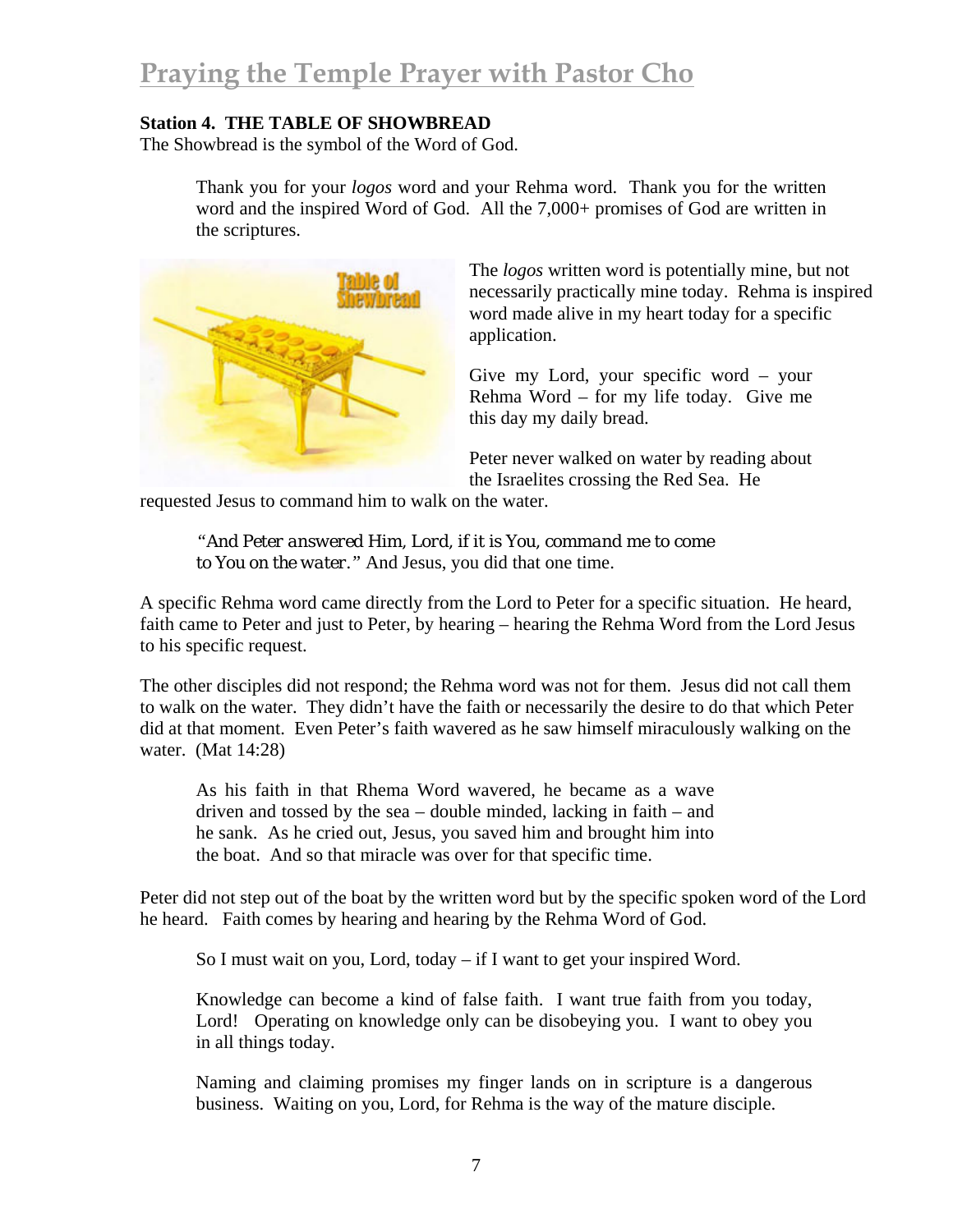## **Praying the Temple Prayer with Pastor Cho**

Jesus, you spoke of this truth when you said: Man does not live by bread alone but by every word that comes from the MOUTH of God. (Mat 4:4)

#### **Station 5. THE ALTAR OF INCENSE**

Father, you are omnipotent. You can do anything and I will believe you. Give me perfect faith in Jesus Christ.



I CHOOSE by exercising my free will today. I choose to believe YOU! I reject fear and doubt. I will never choose either of them.

I trust you. I trust your Word. I trust you, Holy Spirit. You are always with me, you will never leave me or forsake me. John 14:20 says you are in me! That's where you live. Make yourself very real to me today!

(Here at the Altar of Incense we often stand for several minutes and simply praise God by singing in the Spirit or praying as the Lord would lead you)

*John 14:20 At that time [when that day comes] you will know [for yourselves] that I am in My Father, and you [are] in Me, and I [am] in you. Joh 14:21 The person who has My commands and keeps them is the one who [really] loves Me; and whoever [really] loves Me will be loved by My Father, and I [too] will love him and will show (reveal, manifest) Myself to him. [I will let Myself be clearly seen by him and make Myself real to him.]*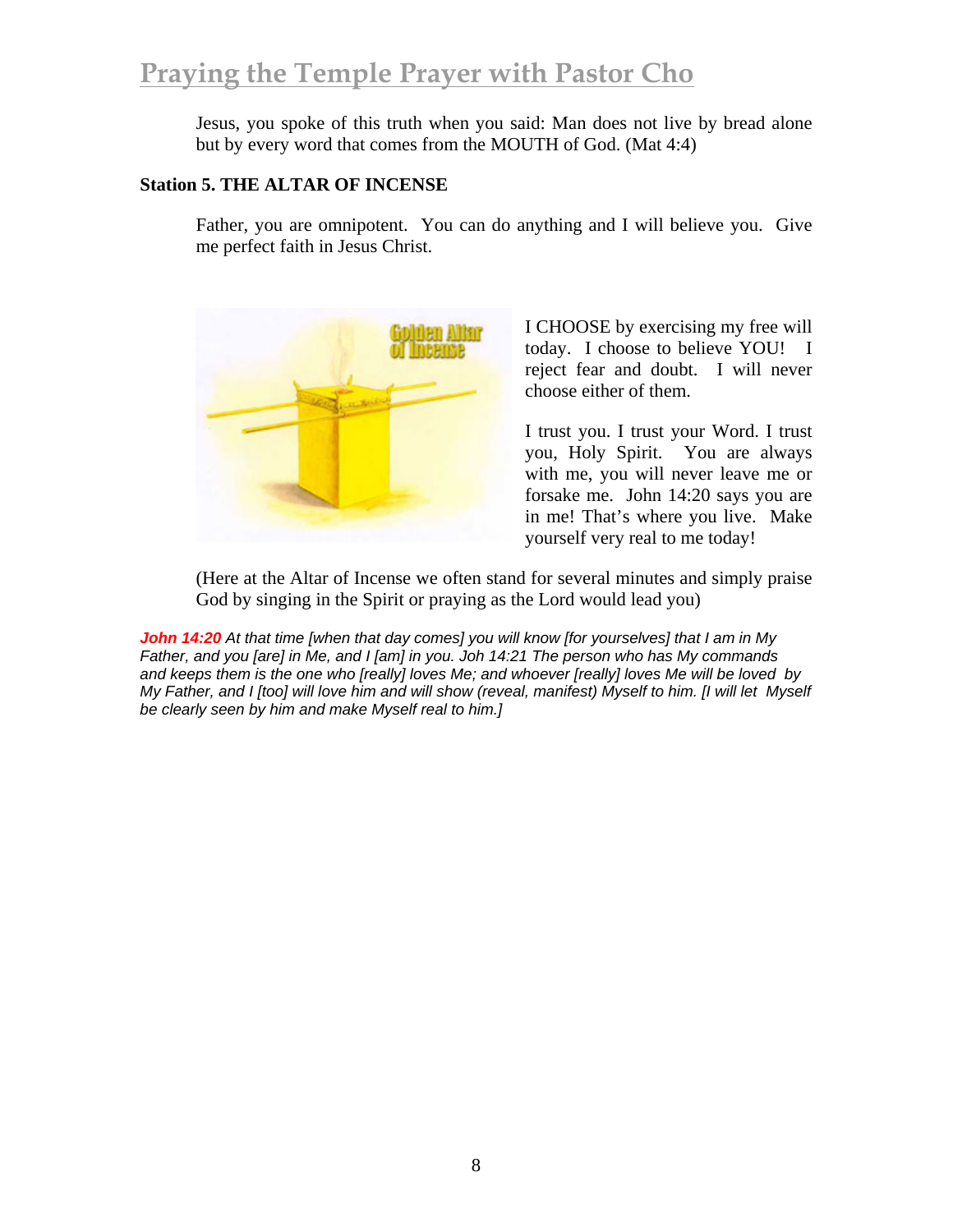### **Station 6. THE HOLY OF HOLIES – ARK OF THE COVENANT**

I enter with faith and confidence into the Holy of Holies. I see the blood of Jesus Christ sprinkled on the Mercy seat. It is finished. Tatalistai ! All my debts have been paid off – paid in full. I am a free man, free from bondage to sin of any kind.

Through the Blood I have the impartation of the righteousness of Jesus Christ! I am God's righteousness in Christ. I come into the presence of God without feeling any



condemnation because of what Christ has already accomplished for me.

The blood is the answer  $-$  it is the final solution for me.

I praise you, Father, for the wonderful, incredible blessing of righteousness imparted to me, your servant, through your Son, Jesus Christ.

Thank you, Lord, that the devil is my

defeated enemy through the Blood of Christ. I will not bow to the fear of the roaring lion. He is bluffing and he is defeated.

#### *The Commandments in the Ark*

Christ's blood annuls the power of the law that would make me work for righteousness. The law is my mirror now, not my master. It helps me to clean my face, my conscience. The law does not condemn me.

Christ is my Lord. His blood is the final, finished work that redeems me. The law shows me how to please God and helps me understand when I have grieved and disobeyed God – but it is not my condemner. The blood has changed that forever for me as a New Testament Christian.

No human works or achievements are required for my salvation. Only to believe – only faith in the finished work of the Cross.

Thank you, Father, that the blood is my deliverance from sin. The blood is my impartation of Christ's righteousness. The blood brings my freedom from fear of Satan. The blood is my freedom from the law of the Old Testament. The blood is my freedom from human works to achieve right standing with you, O Lord!

*Eph 2:8-10 For it is by free grace [God's unmerited favor] that you are saved through [your] faith. And this [salvation] is not of your own doing, it is the gift of God; it is not because of works [the fulfillment of the Law's demands], lest any man should boast.*